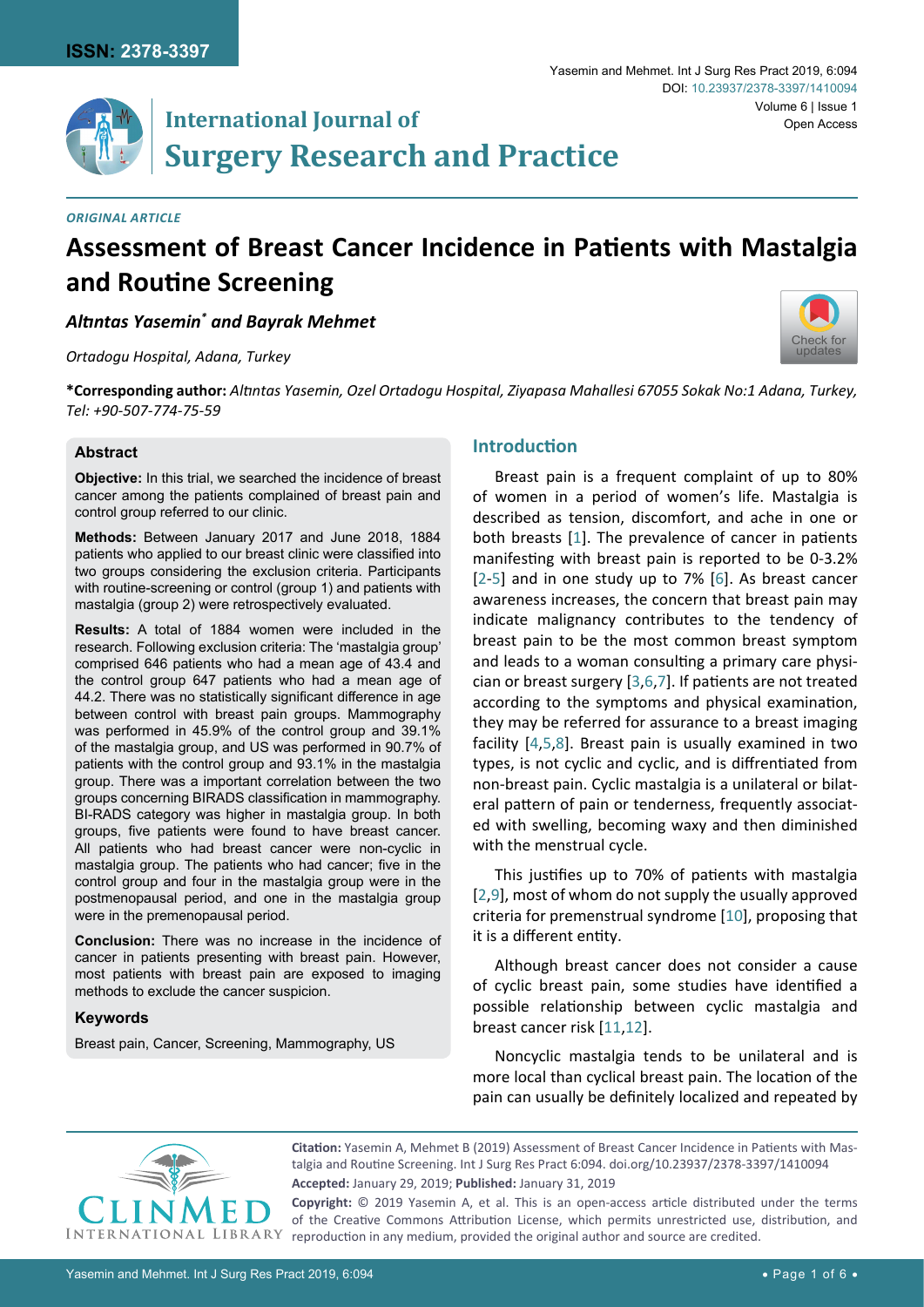the patient and the doctor. Typically, most women who had non cyclic mastalgia are in the fourth or fifth year of life at the time of diagnosis [[1](#page-4-0),[13](#page-4-12)].

In accordance with the American Cancer Society, the present recommendations for mammography in women aged between 40 and 55 are still yearly. Women 55 and older can exchange to a mammogram every other year. Women under the age of 50 who have very dense breasts can benefit from digital mammography, US and/or contrast-enhanced MRI [\[14](#page-5-0)].

In younger women (below 40 years of age), breast cancer is more difficult to diagnose because breast tissue is usually more intense in older women than in breast tissue. Furthermore, breast cancer in young women may be aggressive and less likely to respond to treatment. The American Cancer Society (ACS) suggests performing a monthly breast self-examination for all women over 20 years of age. In addition to monthly breast self-examination, an annual clinical breast examination is recommended for all women from the age of 20 years. Women under the age of 40 with a family history or other risk factors for breast cancer should discuss their risks and an appropriate screening program with health professionals [[14\]](#page-5-0).

We aimed to investigate the results and findings of female patients who applied to our outpatient clinic with mastalgia and routine screening to determine the frequency of malignancy and searched whether there is an increase in the incidence of breast cancer in patients with mastalgia.

## **Materials and Methods**

## **Study population**

The research was conducted in the Breast Clinic of the Private Hospital, between January 2017 and June 2018. Local Clinical Ethical Board approved the study and informed consent was received from all womens.

1884 womens who applied to our breast clinic were assigned into 2 groups considering the following exclusion criteria: The 'asymptomatic group or control group', which included womens experiencing routine breast screening (n = 647); and the 'mastalgia group', which included womens admitted to outpatient-clinic because of breast pain ( $n = 646$ ).

Exclusion criteria were breast cancer history, palpable breast mass, nipple withdrawal and/or breast nipple discharge, structural disorder, pregnancy or breastfeeding, trauma to the chest skin, presence of abscesses, suspected entities, previous thoracic surgery, family history, or hormone replacement treatment. Based on the exclusion criteria, 646 womens suffering from breast pain and 647 patients with routine screening were retrospectively screened by using the hospital file system. Age, gender, menopausal status, and breast pain type (cyclic, non-cyclic) of the womens

were examined.

# **Our diagnosis algorithm of patients with mastalgia complaints is as follows**

All ultrasonography images and mammography examination were acomplished by a radiology specialist. A mammogram was taken prior to the US  $(≥ 40 years)$  in the elderly and initially reached the US in younger womens. In the instance of intense breast pattern presence on the mammogram, the womens performed US in addition. Womens aged  $\geq$  40 years who had experienced mammography in the previous six months were assesed with ultrasonography and prior mammograms.

# **Routine screening algorithm of the patient is as follows**

Annual mammography is being performed in routine control of patients with 40 years and older of ages. According to mammography findings, US and/or MRI are performed when necessary. Womens below 40 years of age are routinely screened with the US. Mammography and/or MRI are performed if necessary.

## **Imaging**

All US exams were performed with A General Electric VOLUSON 730 PRO US (General Electric Medical Devices, USA). All mammary exams were collected performing a Siemens MAMMOMAT Balance (Siemens Healthcare, Germany) and craniocaudal and mediolateral oblique breast images were collected. The screens were evaluated by a Picture Archiving Computer System (PACS). All the mammographic detections were examined using Breast Imaging Reporting And Data System (BI-RADS) principles and glossaries defined by the American College of Radiology (ACR).

## **Statistical analysis**

Statistical examination was carried out using *SPSS software* (Version 20.0, SPSS Inc., Chicago, IL, USA). If continuous variables were normal, they were described as the mean  $\pm$  standard deviation ( $p > 0.05$ in Kolmogorov-Smirnov test or Shapira-Wilk (n < 30)), and if the continuous variables were not normal, they were described as the median. The continuous variables were compared by the use of *Student t test* depending on parametric values; respectively. The categorical variables between the groups were analyzed by using the Chi-square test or Fisher's Exact Test. The level for statistical importance was predetermined at p < 0.05.

## **Results**

1884 women were included in the research. Following exclusion criteria: The 'mastalgia group' comprised 646 womens with a mean age of  $43.4 \pm 11.7$ (range 13-77) and the control group 647 womens with a mean age of 44.2  $\pm$  11.9 (range 14-86). There was no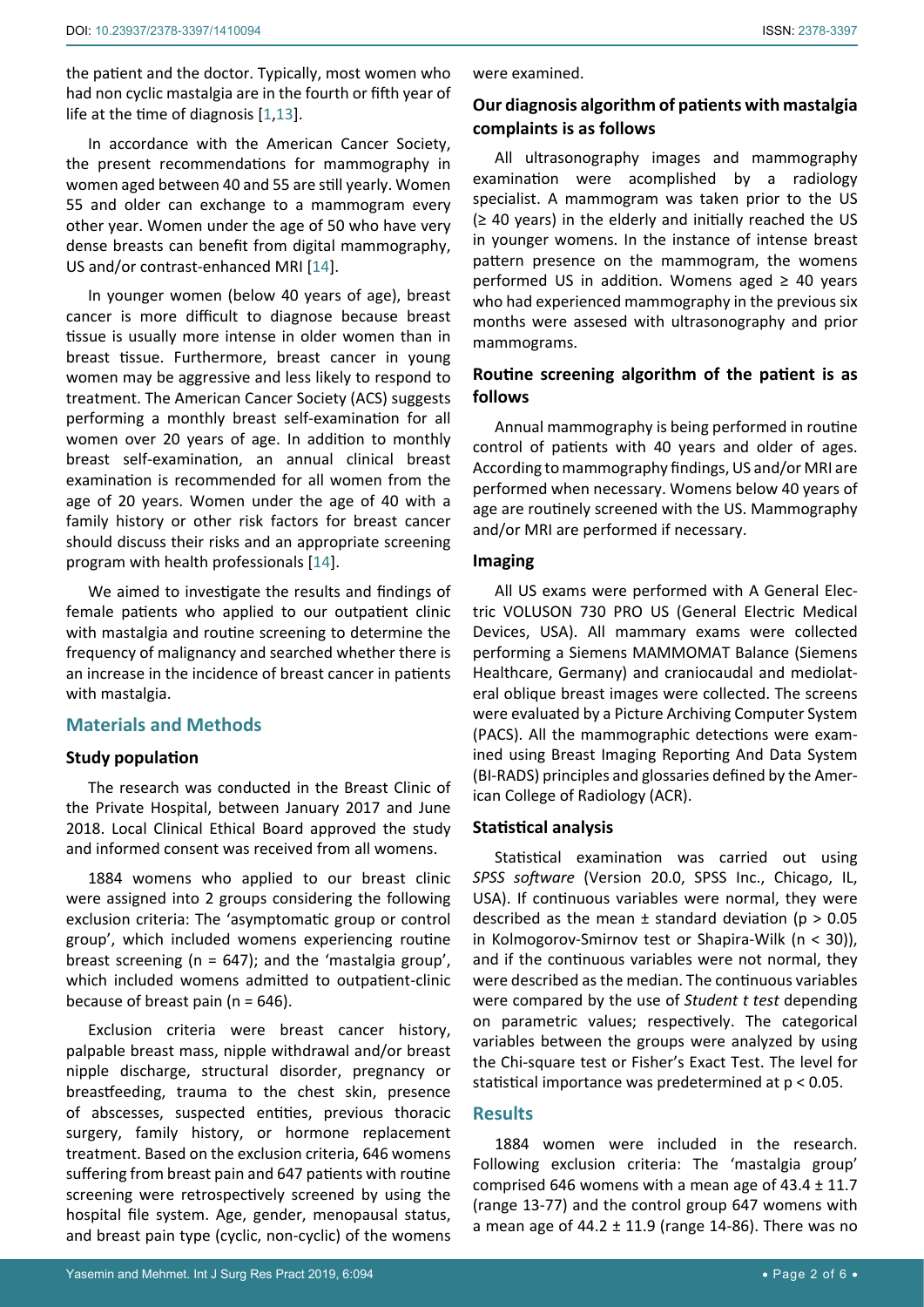|                                          | Group 1 (Control) |                  | Group 2 (Mastalgia) |                  |        |  |
|------------------------------------------|-------------------|------------------|---------------------|------------------|--------|--|
|                                          | n                 | $\%$             | n                   | $\%$             | р      |  |
| Mastalgia type                           |                   |                  |                     |                  |        |  |
| Cyclic                                   |                   |                  | 95                  | 14.7             |        |  |
| Non-Cyclic                               |                   |                  | 551                 | 85.3             |        |  |
| <b>Menopausal status</b>                 |                   |                  |                     |                  |        |  |
| Premenopausal                            | 379               | 58.6             | 404                 | 62.5             | 0.190  |  |
| Postmenopausal                           | 268               | 41.4             | 242                 | 37.5             |        |  |
| <b>Mammography</b>                       |                   |                  |                     |                  |        |  |
| Taken                                    | 297               | 45.9             | 253                 | 39.1             |        |  |
| Not taken                                | 350               | 54.1             | 393                 | 60.9             |        |  |
| US                                       |                   |                  |                     |                  |        |  |
| Taken                                    | 587               | 90.7             | 602                 | 93.1             |        |  |
| Not taken                                | 60                | 9.3              | 44                  | 6.9              |        |  |
| <b>US</b>                                |                   |                  |                     |                  |        |  |
| Normal                                   | 298               | 50.8             | 271                 | 45.0             | 0.049  |  |
| Findings                                 | 289               | 49.2             | 331                 | 55.0             |        |  |
| Mammography                              |                   |                  |                     |                  |        |  |
| <b>BIRADS 0</b>                          | 27                | 9.1              | 0                   | 0.0              |        |  |
| <b>BIRADS1</b>                           | 142               | 47.8             | 92                  | 37.1             | 0.0001 |  |
| <b>BIRADS 2</b>                          | 116               | 39.1             | 133                 | 53.6             |        |  |
| <b>BIRADS 3</b>                          | 9                 | 3.0              | 18                  | 7.3              |        |  |
| <b>BIRADS 4</b>                          | $\overline{2}$    | 0.7              | 4                   | 1.6              |        |  |
| <b>BIRADS 5</b>                          | 1                 | 0.3              | 1                   | 0.4              |        |  |
| <b>BIRADS 6</b>                          |                   |                  |                     |                  |        |  |
| <b>Breast density</b>                    |                   |                  |                     |                  |        |  |
| Almost entirely fat (type 1)             | 125               | 42.1             | 11                  | 4.6              |        |  |
| Scattered fibroglandular tissue (type 2) | 136               | 45.8             | 97                  | 40.8             |        |  |
| Heterogeneously dense (type 3)           | 27                | 9.1              | 72                  | 30.3             | 0.0001 |  |
| Extremely dense (type 4)                 | 9                 | 3.0              | 58                  | 24.4             |        |  |
| <b>Malignancy</b>                        | 5                 | 0.8              | 5                   | 0.8              | 1.000  |  |
| Age                                      | Mean ± SD         | Median (Min-Max) | Mean ± SD           | Median (Min-Max) |        |  |
|                                          | $44.2 \pm 11.9$   | 45 (14-86)       | $43.4 \pm 11.7$     | 44 (13-77)       | 0.195  |  |

<span id="page-2-0"></span>**Table 1:** Patients demographic characteristics.

statistically significant difference in age between control with breast pain groups (p = 0.195) ([Table 1](#page-2-0)). Mastalgia type of womens in group 2 was cyclic in 14.7% whereas, 85.3% was non-cyclic.

Of the patients in Group 1, 58.6% were premenopausal and 41.4% postmenopausal while in group 2, 62.5% were premenopausal and 37.5% postmenopausal. There was no statistical significance between two groups (p = 0.190).

Mammography was performed in 45.9% of the control group and 39.1% of the mastalgia group, and US was performed in 90.7% of patients with the control group and 93.1% in the mastalgia group.

There was a important correlation between the two groups concerning BIRADS classification in mammography. BI-RADS category was higher in mastalgia group. BI-RADS 1 was 47.8% in the control group and 37.1% in the mastalgia group, while 39.1% in the BI-RADS 2 control group and 53.6% in the mastalgia group. BI-RADS 3 was 3% and 7.3%, respectively (p = 0.0001). Regarding breast density, there was an association between two groups. Breast parenchyma density was observed more densely in the breast pain group ( $p = 0.0001$ ).

US findings of 50.8% of the patients in group 1 and 45.0% in group 2 were normal respectively. Lesions were detected in 49.2% in control group and 55.0% in mastalgia group ( $p = 0.049$ ). The most common benign lesions in both groups were fibrocystic, fibroadenoma and ductal ectasia. There was no important correlation between the two groups regarding lesion distribution ([Table 2\)](#page-3-0).

In both groups, five patients (0.8%) were found to have breast cancer. Two of the ten patients who were diagnosed with cancer were detected by US as the first image and by mammography with US in the other eight patients.

According to mammography findings; BIRADS4 in 2 patients and BIRADS5 in 1 patient were present in the control group while BIRADS4 in 4 patients and BIRADS5 in 1 patient were found in the mastalgia group. In patients with cancer, type 3 densities were observed in 2 womens in the control group and four womens in the mastalgia group. Type 2 densities were detected in 1 patient in both groups.

All patients were diagnosed with cancer by performing a trucut biopsy. Pathologic findings revealed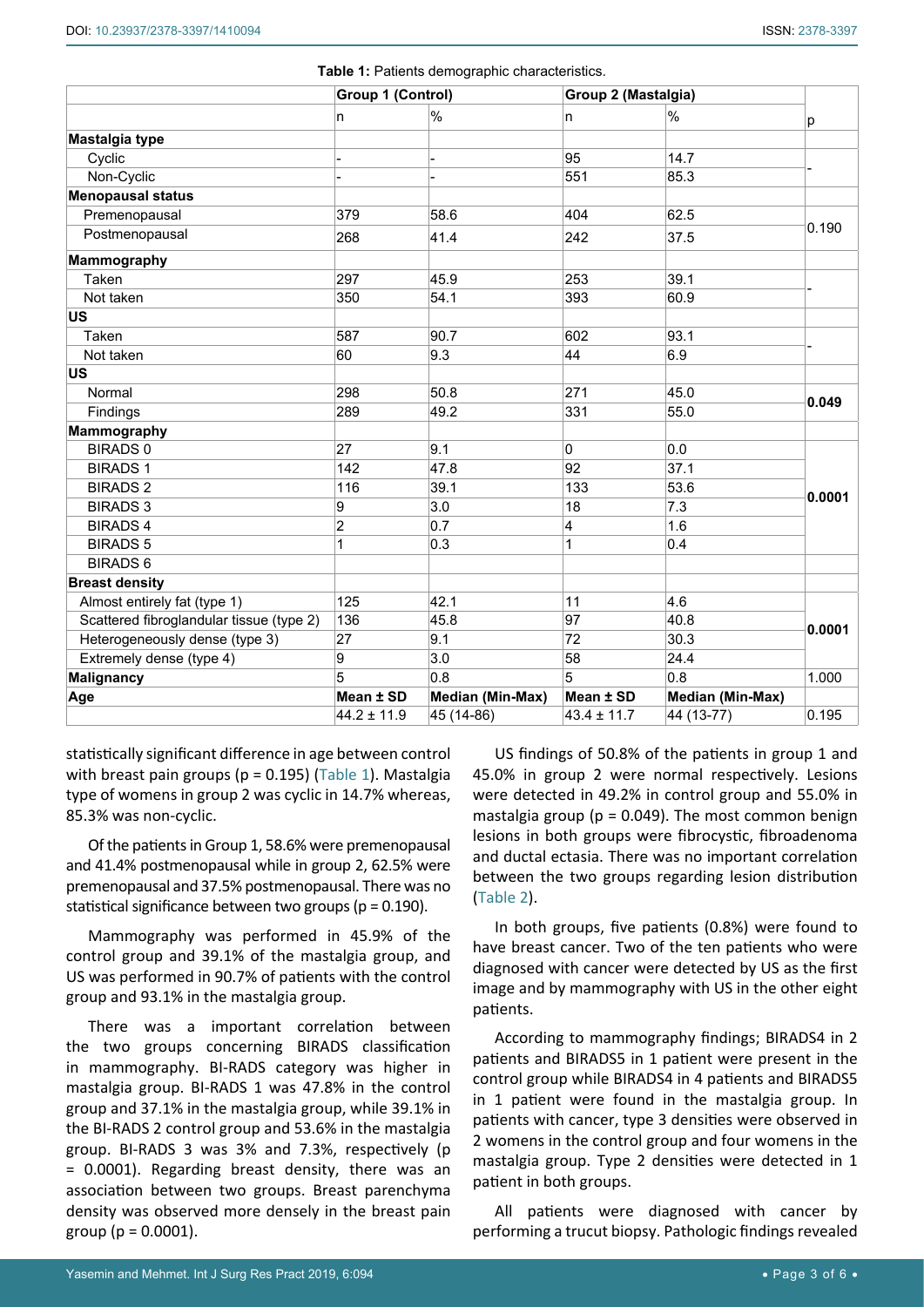<span id="page-3-0"></span>

|                            | Group 1 (control) |      | Group 2 (Mastalgia) |      | p     |
|----------------------------|-------------------|------|---------------------|------|-------|
| Normal                     | 298               | 50.8 | 271                 | 45.0 |       |
| Cyst                       | 138               | 23.5 | 162                 | 26.9 |       |
| Complicated cyst           | 12                | 2.0  | 17                  | 2.8  |       |
| Fibroadenoma               | 29                | 4.9  | 16                  | 2.7  |       |
| Solid mass                 | 11                | 1.9  | 23                  | 3.8  |       |
| Duct ectasia               | 28                | 4.8  | 30                  | 5.0  |       |
| Accessory breast tissue    | 12                | 2.0  | 12                  | 2.0  |       |
| Lipoma                     | 2                 | 0.3  | 8                   | 1.3  |       |
| Intra-mammarian lymph node | 5                 | 0.9  | 4                   | 0.7  |       |
| Benign axillar lymph node  | 6                 | 1.0  | 3                   | 0.5  |       |
| <b>Epidermal Cyst</b>      | 11                | 1.9  | 6                   | 1.0  |       |
| Cyst and fibroadenoma      | 17                | 2.9  | 24                  | 4.0  |       |
| Malignancy                 | 5                 | 0.9  | 5                   | 0.8  |       |
| Atypic fat lobule          |                   | 0.2  | 2                   | 0.3  |       |
| Intraductal papilloma      | 0                 | 0.0  |                     | 0.2  |       |
| <b>Others</b>              | 12                | 2.0  | 18                  | 2.9  | 0.137 |

<span id="page-3-1"></span>**Table 3:** Patients who had breast cancer; demographic and pathologic data.

|                                          | Group 1 (control)<br>$N = 5$ |                 | Group 2 (Mastalgia) |                 |
|------------------------------------------|------------------------------|-----------------|---------------------|-----------------|
|                                          |                              |                 | $N = 5$             |                 |
|                                          | n                            | $\%$            | n                   | $\frac{0}{0}$   |
| <b>Menopausal status</b>                 |                              |                 |                     |                 |
| Premenopausal                            | 0                            |                 | 1                   | 20              |
| Postmenopausal                           | 5                            | 100             | 4                   | 80              |
| <b>US</b>                                | 2                            | 100             |                     |                 |
| <b>Mammography</b>                       |                              |                 |                     |                 |
| <b>BIRADS4</b>                           | $\overline{2}$               | 40              | 4                   | 80              |
| <b>BIRADS 5</b>                          |                              | 20              |                     | 20              |
| <b>Breast density</b>                    |                              |                 |                     |                 |
| Scattered fibroglandular tissue (type 2) | 1                            | 20              | 1                   | 20              |
| Heterogeneously dense (type 3)           | 2                            | 40              | 4                   | 80              |
| Mastalgia type                           |                              |                 |                     |                 |
| Cyclic                                   |                              |                 | 0                   |                 |
| Non-Cyclic                               |                              |                 | 5                   | 100             |
| Pathology                                |                              |                 |                     |                 |
| Carcinoma in situ                        | 0                            |                 | 1                   | 20              |
| Lobular carcinoma in situ                |                              | 20              |                     | 20              |
| Invasive ductal carcinoma                | 4                            | 80              | 3                   | 60              |
| Age                                      | Mean                         | Range (Min-Max) | Mean                | Range (Min-Max) |
|                                          | 57.8                         | 51-67           | 51.2                | 45-56           |

that; in the control group, invasive ductal carcinoma was found in 4 patients and lobular carcinoma *in-situ* in one women. In the mastalgia group, invasive ductal carcinoma was observed in 3 patients, lobular carcinoma *in-situ* in one women and carcinoma *in situ* in 1 patient. Of these womens; five in the control group and four in the mastalgia group were in the postmenopausal period, and one in the mastalgia group were in the premenopausal period ([Table 3](#page-3-1)).

All patients who had breast cancer were non-cyclic in mastalgia group. Age distribution of these patients was as follows: 57.8 (range 51-67) in the control group, 51.2 (range 45-56) in the mastalgia group.

# **Discussion**

Mastalgia is one of the most frequent breast symptoms leading to women in the breast clinic. Assesment of mastalgia depends on the determination of three broad classification of cyclic mastalgia, noncyclic mastalgia, and menopausal status (premenopausal and postmenopausal) [\[3](#page-4-4),[15,](#page-5-1)[16\]](#page-5-2).

Even though studies support the view that no strong relations exist between breast pain and breast cancer, the uneasiness and fear of breast cancer caused by pain are persistent [\[17](#page-5-3),[18](#page-5-4)]. Several studies suggest that cyclic breast pain may be an independent and beneficial clinical sign of rised breast cancer risk [[19](#page-5-5)[,20\]](#page-5-6), particularly in premenopausal women. Nevertheless, other researchers have shown a protecting effect of breast cancer risk, leading patients to early medical care [[21](#page-5-7)] and have not presented a general rise in breast cancer risk [[5,](#page-4-2)[20](#page-5-6)]. In our study, breast cancer rate in patients with mastalgia ( $n = 646$ ) was 0.8%. 4 of the patients were postmenopausal, and one was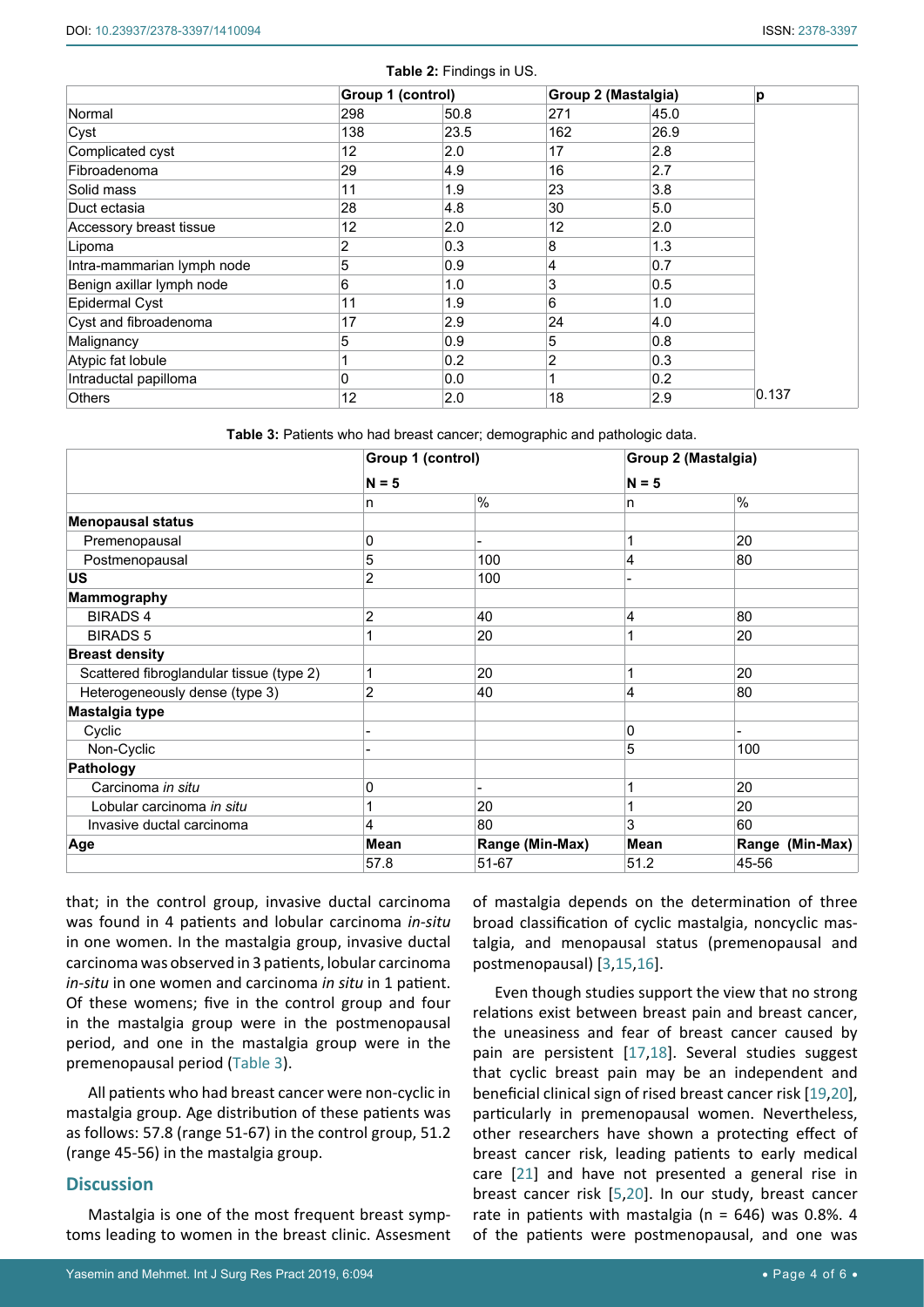premenopausal. Mastalgia type was non-cyclic in all cases. In routine- screening group breast cancer rate was 0.8% and all of the patients with breast cancer in this group was postmenopausal.

Breast imaging for any type of breast pain can help determine if there is a underlying and curable cause. It is not performed simply to rule out breast cancer. Even if it is negative, screening is beneficial to relieve the women's anxiety and to provide guidance on possible treatment options with relevant physicians. Reassurance is often shown as the main reason for imaging these patients. Howard, et al. [[22](#page-5-8)] showed that the initiation of an imaging assessment of breast pain in a negative clinical examination did not lead to an increase in cancer detection compared to non-breast pain, but more importantly, that additional clinical and imaging use rates increased above the initial imaging.

Breast pain is one of the indications for diagnostic mammography listed in the ACR Application Manual for Scanning and Diagnostic Mammography Performance [[23](#page-5-9)].

In our study mammography was performed at 39.1% and US was done in 93.1% of the patients who complained of mastalgia. US in young women is preferred to mammography. Loving, et al. [\[24\]](#page-5-10) showed 100% sensitivity with 100% negative predictive value in breast US with focal mammary manifestations and symptoms in women under 30 years of age. In a retrospective study by Leung, et al. [[25](#page-5-11)], 99 patients who presented with focal breast pain without associated palpable mass had 110 targeted US examinations (65% of patients had mammography).

No cancers were detected at the site. The authors concluded that imaging is primarily beneficial for patient assurance in patients with focal breast pain targeting US. However, their patient populations, mostly young patients with no family history of breast cancer, were low risk.

In a retrospective research of Tumyan, et al. [[4](#page-4-6)], diagnostic mammography and US evaluation were performed in 86 consecutive patients with a complaint of focal breast pain without palpable mass. Four cancers were detected (4.6%): Two in areas of pain (2.3%) and two incidentally, in unrelated to the area of pain. Both cancers in the region of pain were seen both in mammography and in US.

Duijm, et al. prospective follow-up study of 987 patients (1992-1996, two-year follow-up) [[5](#page-4-2)], assesed breast screening (range; age 10-86) in women with only mastalgia (diffuse or focal). The control group was 987 asymptomatic women who applied for a screening mammogram. Of the womens in the mastalgia group, 0.8% had breast cancer, whereas 0.7% of the control group who had no symptomatic. In our research, the incidence of cancer in the mastalgia and control group was 0.8% respectively.

Limitation of our study was retrospective in nature. Prospective, multicentric, and follow up studies are needed.

## **Conclusion**

When we compare patients with mastalgia symptom and routine control, there is no difference in the incidence of breast cancer.

Breast cancer risk was not increased in women presenting with breast pain.

Most patients with breast pain are exposed to imaging methods to exclude the cancer suspicion. However, breast imaging for any type of breast pain can help determine if there is a underlying and curable cause.

Since all patients with cancer in the mastalgia group are non-cyclic and most of them are postmenopausal, we have to conclude that patients with this characteristic should be investigated better.

#### **References**

- <span id="page-4-0"></span>1. [Expert Panel on Breast Imaging, Jokich PM, Bailey L,](https://www.ncbi.nlm.nih.gov/pubmed/28473081)  [D'Orsi C, Green ED, et al. \(2017\) ACR appropriateness](https://www.ncbi.nlm.nih.gov/pubmed/28473081)  [criteria® breast pain. J Am Coll Radiol 14: S25-S33.](https://www.ncbi.nlm.nih.gov/pubmed/28473081)
- <span id="page-4-1"></span>2. [Griffith C, Dowle C, Hinton C, Blamey RW \(1987\) The](https://www.ncbi.nlm.nih.gov/pubmed/3658863)  [breast pain clinic: A rational approachto classification and](https://www.ncbi.nlm.nih.gov/pubmed/3658863)  [treatment of breast pain. Postgrad Med J 63: 547-549.](https://www.ncbi.nlm.nih.gov/pubmed/3658863)
- <span id="page-4-4"></span>3. [Morrow M \(2000\) The evaluation of common breast](https://www.ncbi.nlm.nih.gov/pubmed/10794579)  [problems. Am Fam Physician 61: 2371-2378.](https://www.ncbi.nlm.nih.gov/pubmed/10794579)
- <span id="page-4-6"></span>4. [Tumyan L, Hoyt AC, Bassett LW \(2005\) Negative predictive](https://www.ncbi.nlm.nih.gov/pubmed/16174154)  [value of sonography and mammography in patients with](https://www.ncbi.nlm.nih.gov/pubmed/16174154)  [focal breast pain. Breast J 11: 333-337.](https://www.ncbi.nlm.nih.gov/pubmed/16174154)
- <span id="page-4-2"></span>5. [Duijm LE, Guit GL, Hendriks JH, Zaat JO, Mali WP \(1998\)](https://www.ncbi.nlm.nih.gov/pubmed/9831579)  [Value of breast imaging in women with painful breasts:](https://www.ncbi.nlm.nih.gov/pubmed/9831579)  [Observational follow up study. BMJ 317: 1492-1495.](https://www.ncbi.nlm.nih.gov/pubmed/9831579)
- <span id="page-4-3"></span>6. [Preece PE, Baum M, Mansel RE, Webster DJ, Fortt RW,](https://www.ncbi.nlm.nih.gov/pubmed/6803948)  [et al. \(1982\) Importance of mastalgia in operable breast](https://www.ncbi.nlm.nih.gov/pubmed/6803948)  [cancer. Br Med J \(Clin Res Ed\) 284: 1299-1300.](https://www.ncbi.nlm.nih.gov/pubmed/6803948)
- <span id="page-4-5"></span>7. Morrow M (1991) Management of common breast disorders: Breast pain. In: Harris JR, et al. Breast diseases. (2<sup>nd</sup> edn), Philadelphia, Lippincott, 63-71.
- <span id="page-4-7"></span>8. [Ader DN, Browne MW \(1997\) Prevalence and impact of](https://www.ncbi.nlm.nih.gov/pubmed/9240595)  [cyclic mastalgia in a United States clinic-based sample. Am](https://www.ncbi.nlm.nih.gov/pubmed/9240595)  [J Obstet Gynecol 177: 126-132.](https://www.ncbi.nlm.nih.gov/pubmed/9240595)
- <span id="page-4-8"></span>9. [Onstad M, Stuckey A \(2013\) Benign breast disorders.](https://www.ncbi.nlm.nih.gov/pubmed/24021252)  [Obstet Gynecol Clin North Am 40: 459-473.](https://www.ncbi.nlm.nih.gov/pubmed/24021252)
- <span id="page-4-9"></span>10. [Ader DN, Shriver CD, Browne MW \(1999\) Cyclical](https://www.ncbi.nlm.nih.gov/pubmed/10656154)  [mastalgia: Premenstrual syndrome or recurrent pain](https://www.ncbi.nlm.nih.gov/pubmed/10656154)  [disorder? J Psychosom Obstet Gynaecol 20: 198-202.](https://www.ncbi.nlm.nih.gov/pubmed/10656154)
- <span id="page-4-10"></span>11. [Goodwin PJ, DeBoer G, Clark RM, Catton P, Redwood](https://www.ncbi.nlm.nih.gov/pubmed/7749134)  [S, et al. \(1995\) Cyclical mastopathy and premenopausal](https://www.ncbi.nlm.nih.gov/pubmed/7749134)  [breast cancer risk. Results of a case-control study. Breast](https://www.ncbi.nlm.nih.gov/pubmed/7749134)  [Cancer Res Treat 33: 63-73.](https://www.ncbi.nlm.nih.gov/pubmed/7749134)
- <span id="page-4-11"></span>12. [Plu-Bureau G, Thalabard JC, Sitruk-Ware R, Asselain B,](https://www.ncbi.nlm.nih.gov/pubmed/1616869)  [Mauvais-Jarvis P \(1992\) Cyclical mastalgia as a marker of](https://www.ncbi.nlm.nih.gov/pubmed/1616869)  [breast cancer susceptibility: Results of a case-control study](https://www.ncbi.nlm.nih.gov/pubmed/1616869)  [among French women. Br J Cancer 65: 945-949.](https://www.ncbi.nlm.nih.gov/pubmed/1616869)
- <span id="page-4-12"></span>13. [Smith RL, Pruthi S, Fitzpatrick LA \(2004\) Evaluation and](https://www.ncbi.nlm.nih.gov/pubmed/15008609)  [management of breast pain. Mayo Clin Proc 79: 353-372.](https://www.ncbi.nlm.nih.gov/pubmed/15008609)